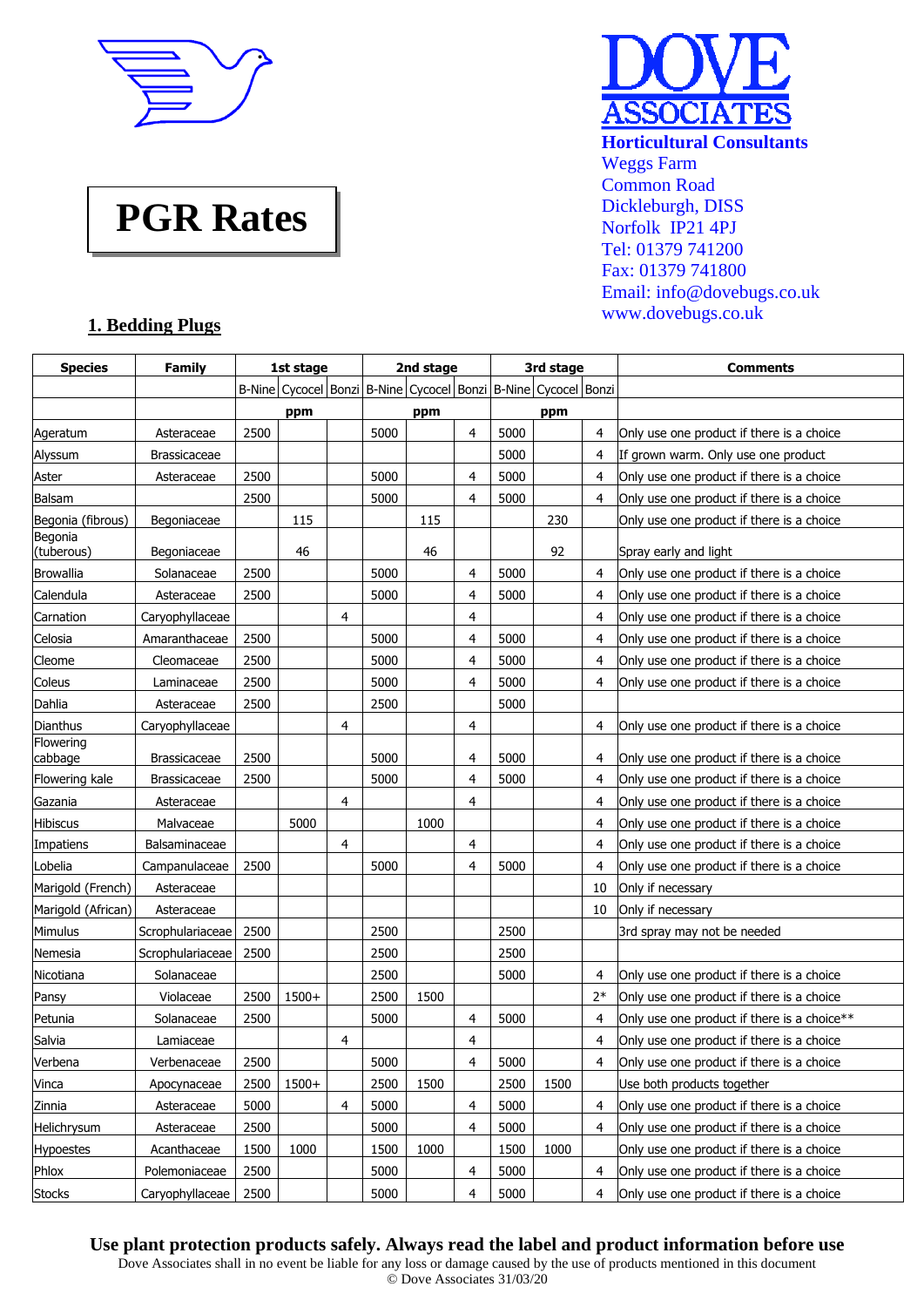$**$  = skip spray on red petunia at 1st stage

\*\*\* = Some colours do not need any treatment

## **2. Bedding Plants**

| <b>Species</b>                | <b>Family</b>       | <b>Product</b> | <b>Type of</b><br>application | Rate<br>(ppm)      |
|-------------------------------|---------------------|----------------|-------------------------------|--------------------|
|                               |                     | <b>B-Nine</b>  | Spray                         | 2500-5000          |
| Ageratum                      | Asteraceae          | Bonzi          | Spray                         | 15-45              |
|                               |                     | Cycocel        | Spray                         | 800-1500           |
| Alyssum                       | <b>Brassicaceae</b> | Bonzi          | Spray                         | 40-60              |
|                               |                     | Bonzi          | Spray                         | 60-90              |
| Monarda                       | Lamiaceae           | Bonzi          | Drench                        | $1 - 4$            |
|                               |                     | <b>B-Nine</b>  | Spray                         | 2500-5000          |
| Begonia                       | Begoniaceae         | Cycocel        | Spray                         | 800-1500           |
| Calendula                     | Asteraceae          | <b>B-Nine</b>  | Spray                         | 2500-5000          |
|                               |                     | <b>B-Nine</b>  | Spray                         | 2500-5000          |
| Celosia                       | Amaranthaceae       | Bonzi          | Spray                         | 15-45              |
|                               |                     | Cycocel        | Spray                         | 800-1500           |
| Centaurea                     | Asteraceae          | <b>B-Nine</b>  | Spray                         | 2500-5000          |
| Cleome                        | Capparaceae         | Cycocel        | Spray                         | 800-1500           |
|                               |                     | <b>B-Nine</b>  | Spray                         | 2500-5000          |
| Solenostemon (Coleus)         | Lamiaceae           | Bonzi          | Spray                         | 15-30              |
|                               |                     | Cycocel        | Spray                         | 800-1500           |
| Columbine                     | Ranunculaceae       | Cycocel        | Spray                         | 800-1500           |
| Cosmos                        | Asteraceae          | <b>B-Nine</b>  | Spray                         | 2500-5000          |
|                               |                     | <b>B-Nine</b>  | Spray                         | 2500-5000          |
| Dahlia                        | Asteraceae          | Bonzi          | Spray                         | 15-45              |
|                               |                     | Cycocel        | Spray                         | 800-1500           |
|                               |                     | <b>B-Nine</b>  | Spray                         | 2500-5000          |
| Delphinium                    | Ranunculaceae       | Bonzi          | Spray                         | 30-60              |
|                               |                     | <b>B-Nine</b>  | Spray                         | 2500-5000          |
| Dianthus                      | Caryophyllaceae     | Bonzi          | Spray                         | $20 - 60$          |
|                               |                     | Cycocel        | Spray                         | 800-1500           |
| Geranium (seeded)             | Geraniaceae         | Bonzi          | Spray                         | $10 - 30*$         |
|                               |                     | Cycocel        | Spray                         | 800-1500**         |
| Geranium (vegetatively        |                     | Bonzi          | Spray                         | $10 - 30*$         |
| propagated)                   | Geraniaceae         | Cycocel        | Spray                         | $800 -$<br>1500*** |
| Gerbera                       | Asteraceae          | <b>B-Nine</b>  | Spray                         | 2500-5000          |
| <b>Hypoestes</b>              | Acanthaceae         | Cycocel        | Spray                         | 800-1500           |
| Impatiens (seeded)            | Balsaminaceae       | Bonzi          | Spray                         | $10 - 45$          |
|                               |                     | Bonzi          | Spray                         | 20-60****          |
| Ornamental peppers (Capsicum) | Solanaceae          | Cycocel        | Spray                         | 800-1500           |
| Marigold (both types)         | Asteraceae          | <b>B-Nine</b>  | Spray                         | 2500-5000          |
| Marigold (both types)         | Asteraceae          | Cycocel        | Spray                         | 800-1500           |
| Marigold (African)            | Asteraceae          | Bonzi          | Spray                         | $30 - 60$          |
| Marigold (French)             | Asteraceae          | Bonzi          | Spray                         | 15-30              |
| Nasturtium                    | Brassicaceae        | Cycocel        | Spray                         | 800-1500           |
| Pansy                         | Violaceae           | Bonzi          | Spray                         | $5 - 15$           |

**Use plant protection products safely. Always read the label and product information before use** Dove Associates shall in no event be liable for any loss or damage caused by the use of products mentioned in this document © Dove Associates 31/03/20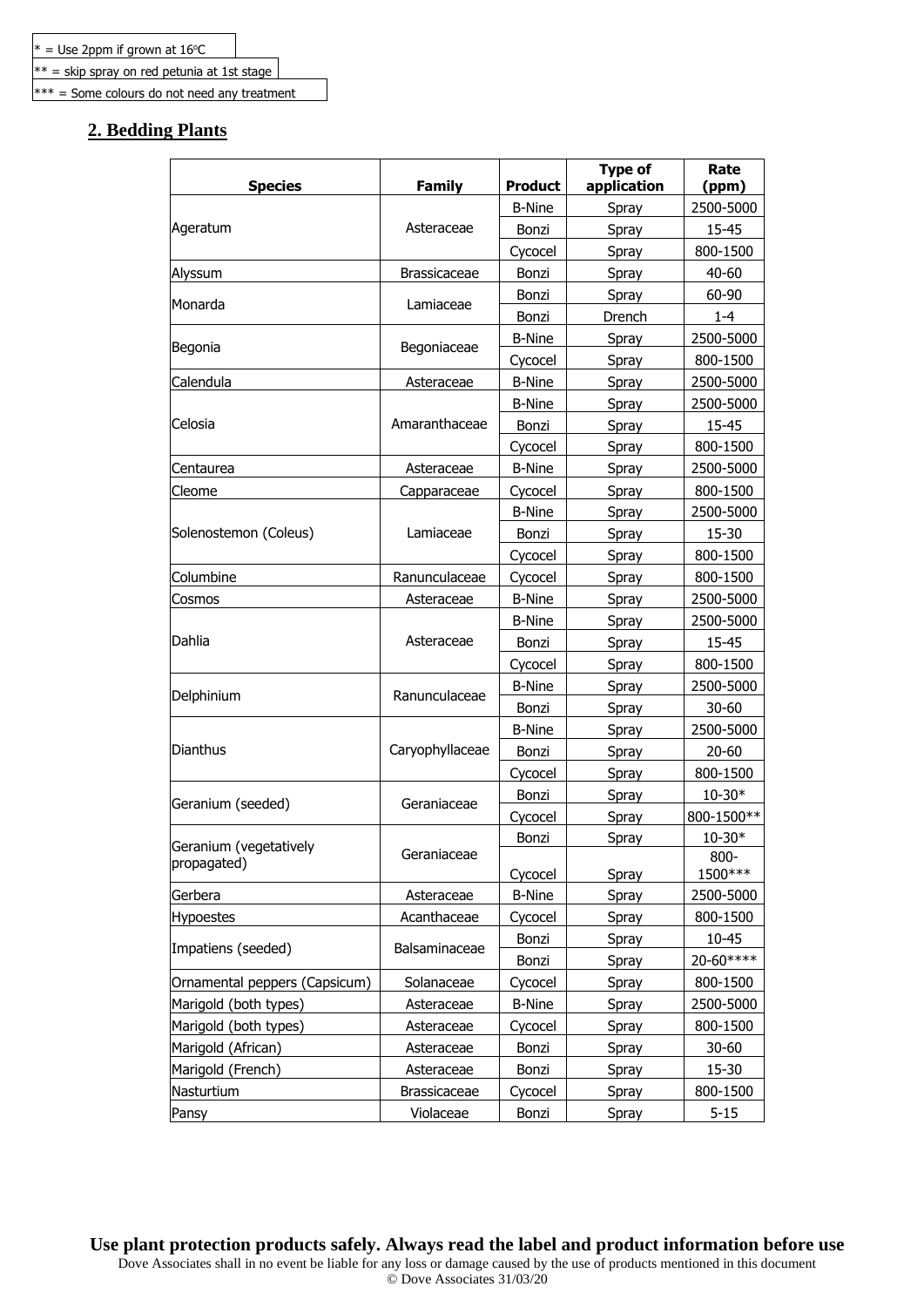| <b>Species</b>                                                                                                  | <b>Family</b>    | <b>Product</b> | <b>Type of</b><br>application | Rate<br>(ppm) |
|-----------------------------------------------------------------------------------------------------------------|------------------|----------------|-------------------------------|---------------|
| Pentas                                                                                                          | Rubiaceae        | Cycocel        | Spray                         | 800-1500      |
|                                                                                                                 |                  | <b>B-Nine</b>  | Spray                         | 2500-5000     |
| Petunia                                                                                                         | Solanaceae       | Bonzi          | Spray                         | 15-45         |
|                                                                                                                 |                  | Bonzi          | Spray                         | 20-60****     |
|                                                                                                                 |                  | <b>B-Nine</b>  | Spray                         | 2500-5000     |
| Salvia                                                                                                          | Lamiaceae        | Bonzi          | Spray                         | $20 - 60$     |
|                                                                                                                 |                  | Bonzi          | Spray                         | $20 - 60$     |
|                                                                                                                 |                  | Cycocel        | Spray                         | 800-1500      |
| Sedum                                                                                                           | Crassulaceae     | Cycocel        | Spray                         | 800-1500      |
| Antirrhinum                                                                                                     | Scrophulariaceae | Bonzi          | Spray                         | 30-90         |
| Veronica                                                                                                        | Scrophulariaceae | Bonzi          | Spray                         | $20 - 40$     |
| Sunflower (Helianthus spp.)                                                                                     | Asteraceae       | Cycocel        | Spray                         | 800-1500      |
|                                                                                                                 |                  | <b>B-Nine</b>  | Spray                         | 2500-5000     |
| Verbena                                                                                                         | Verbenaceae      | Bonzi          | Spray                         | 15-30         |
|                                                                                                                 |                  | Cycocel        | Spray                         | 800-1500      |
| Vinca                                                                                                           | Apocynaceae      | <b>B-Nine</b>  | Spray                         | 2500-5000     |
|                                                                                                                 |                  | Cycocel        | Spray                         | 800-1500      |
|                                                                                                                 |                  | <b>B-Nine</b>  | Spray                         | 2500-5000     |
| Zinnia                                                                                                          | Asteraceae       | Bonzi          | Spray                         | 15-45         |
|                                                                                                                 |                  | Cycocel        | Spray                         | 800-1500      |
|                                                                                                                 |                  |                |                               |               |
| $*$ = Very sensitive to Bonzi. Early application may cause stunting. Apply as flower stems start to<br>stretch. |                  |                |                               |               |
| $**$ = Can also induce flowering. Apply after stems start to elongate several times.                            |                  |                |                               |               |
| To promote early flowering, apply 1500ppm                                                                       |                  |                |                               |               |
| $\ast\ast\ast$ = Multiple applications may be requires. Apply after stems start to elongate.                    |                  |                |                               |               |
| $*** = On$ compost surface<br>(may delay flowering)                                                             |                  |                |                               |               |

| <b>B-Nine</b>                                                        |  |  |  |  |  |
|----------------------------------------------------------------------|--|--|--|--|--|
| Excessive stem elongation can be prevented at 1-1.5 inches of growth |  |  |  |  |  |
| Repeat applications if more stretching occurs                        |  |  |  |  |  |

# **3. Bulbs**

| <b>Species</b>          | <b>Bonzi</b>                 | ppm equivalent |  |
|-------------------------|------------------------------|----------------|--|
|                         |                              |                |  |
| Amaryllis               | 200                          |                |  |
| Asiatic hybrid lillies  | preplant soak for 1 minute   | $25 - 75$      |  |
| Caladium                | 0.25 to 2.0mg/pot drench     | $2 - 16$       |  |
| Dahlia                  | 1-4mg drench                 |                |  |
| Freesia                 | preplant soak for 60 minutes | 100-300        |  |
| LA-hybrid lillies       | preplant soak for 1 minute   | 50-200         |  |
| Oriental hybrid lillies | preplant soak for 1 minute   | 100-300        |  |
| Tulip                   | $4 - 16$                     |                |  |
| Zantedeschia            | 1-4 mg/pot drench            | 10-30          |  |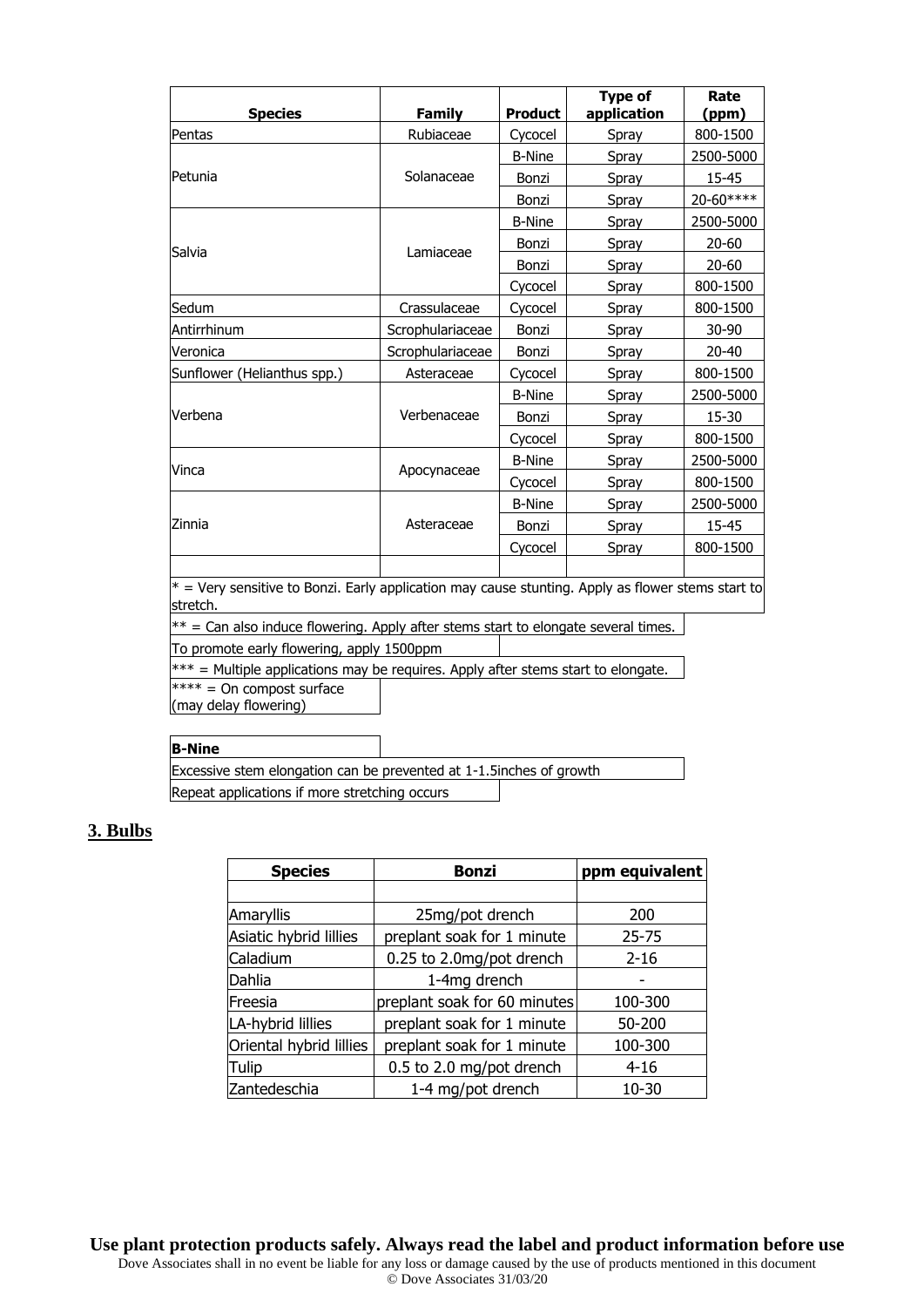## **4. Autumn Bedding**

| <b>Species</b>                          | <b>B-Nine Cycocel</b> |           | Bonzi               | <b>Comments</b>                                                                                           |
|-----------------------------------------|-----------------------|-----------|---------------------|-----------------------------------------------------------------------------------------------------------|
|                                         |                       | ppm       |                     |                                                                                                           |
| lGarden Asters                          |                       | 2500-5000 |                     | 1 to 2 applications as needed                                                                             |
| Garden Chrysanths                       | 2500                  |           |                     | 1st application 2 weeks after pinching. If plants stretch, keep applying every two weeks.                 |
|                                         |                       |           |                     | Discontinue applications after buds appear to avoid flower delay                                          |
| Ornamental cabbage and kale   2500-5000 |                       |           |                     | 1 to 2 applications as needed. Higher rate for feathered varieties and lower rate for curly<br>varieties. |
|                                         |                       |           | 2-4mg/pot<br>drench | application                                                                                               |
| Ornamental peppers                      |                       |           | $10 - 20$           | . application. Use lower rates for less vigorours varieties. Apply 2 weeks after pinch                    |
| Ornamental vegetables                   | 2500                  |           |                     | application for less vigorous varieties and 2 for more robust varieties                                   |
| Pansy                                   | 2500-5000             |           |                     |                                                                                                           |
|                                         | 2500                  | 1500      |                     | B-Nine+Cycocel tank mix                                                                                   |
|                                         |                       |           | $5 - 20$            |                                                                                                           |

# **5. Foliage Plants**

|                        | <b>Family</b> |                | <b>Method of</b> |                            | <b>Degree of</b> |
|------------------------|---------------|----------------|------------------|----------------------------|------------------|
| <b>Plant name</b>      |               | <b>Product</b> | application      | Rate (ppm)                 | response         |
|                        | Araceae       | <b>B-Nine</b>  | Spray            | 1000-10,000                | None             |
| Aglaonema modestum     |               | Cycocel        | Spray            | 500-3000                   | None             |
|                        |               | Cycocel        | Drench           | 500-3000                   | None             |
| Alternanthera amoena   | Amaranthaceae | <b>B-Nine</b>  | Spray            | 945 $mg/ft^2$              | Moderate         |
|                        | Acanthaceae   | <b>B-Nine</b>  | Spray            | 1000-10,000                | None             |
| Aphelandra squarrosa   |               | Cycocel        | Spray            | 500-3000                   | None             |
|                        |               | Cycocel        | Drench           | 500-3000                   | None             |
| Ardisia crispa         | Mysinaceae    | <b>B-Nine</b>  | Spray            | 10,000                     | Slight           |
|                        |               | Cycocel        | Spray            | 3000                       | None             |
|                        | Vitaceae      | <b>B-Nine</b>  | Spray            | 1000-10,000                | None             |
|                        |               | Bonzi          | Spray            | 62.5-125                   | Slight           |
| Cissus rhombifolia     |               |                |                  | 0.75-4mg/six inch          |                  |
|                        |               | Bonzi          | Drench           | pot                        | Slight           |
|                        |               | Cycocel        | Spray            | 500-3000                   | None             |
|                        |               | Cycocel        | Drench           | 500-3000                   | None             |
|                        | Euphorbiaceae | Bonzi          | Spray            | <b>Dec-75</b>              | High             |
| Codiaeum variegatum    |               | Bonzi          | Drench           | 0.05-0.4mg/6.5 inch<br>pot | High             |
|                        |               | Bonzi          | Drench           | 0.5mg/six inch pot         | Moderate         |
|                        | Commelinaceae | <b>B-Nine</b>  | Spray            | 10,000                     | Moderate         |
| Cyanotis kewensis      |               | Cycocel        | Spray            | 3000                       | High             |
|                        | Araceae       | <b>B-Nine</b>  | Spray            | 1000-10,000                | None             |
|                        |               | Bonzi          | Drench           | 0.5mg/six inch pot         | Moderate         |
| Dieffenbachia maculata |               |                |                  | 0.06-0.25mg/six            |                  |
|                        |               | Bonzi          | Drench           | inch pot                   | Moderate         |
|                        |               | Cycocel        | Spray            | 500-3000                   | None             |
|                        |               | Cycocel        | Drench           | 500-3000                   | None             |
| Dracaena marginata     | Dracaenaceae  | Bonzi          | Drench           | 0.5mg/six inch pot         | Slight           |
|                        | Araceae       | <b>B-Nine</b>  | Spray            | 1000-10,000                | None             |
|                        |               | <b>B-Nine</b>  | Spray            | 10,000                     | High             |
|                        |               | <b>B-Nine</b>  | Spray            | 945mg/ft <sup>2</sup>      | Slight           |
| Epipremnum aureum      |               | Bonzi          | Drench           | 0.5mg/six inch pot         | Slight           |
|                        |               | Cycocel        | Spray            | 3000                       | Slight           |
|                        |               | Cycocel        | Spray            | 500-3000                   | None             |
|                        |               | Cycocel        | Drench           | 500-3000                   | None             |

**Use plant protection products safely. Always read the label and product information before use**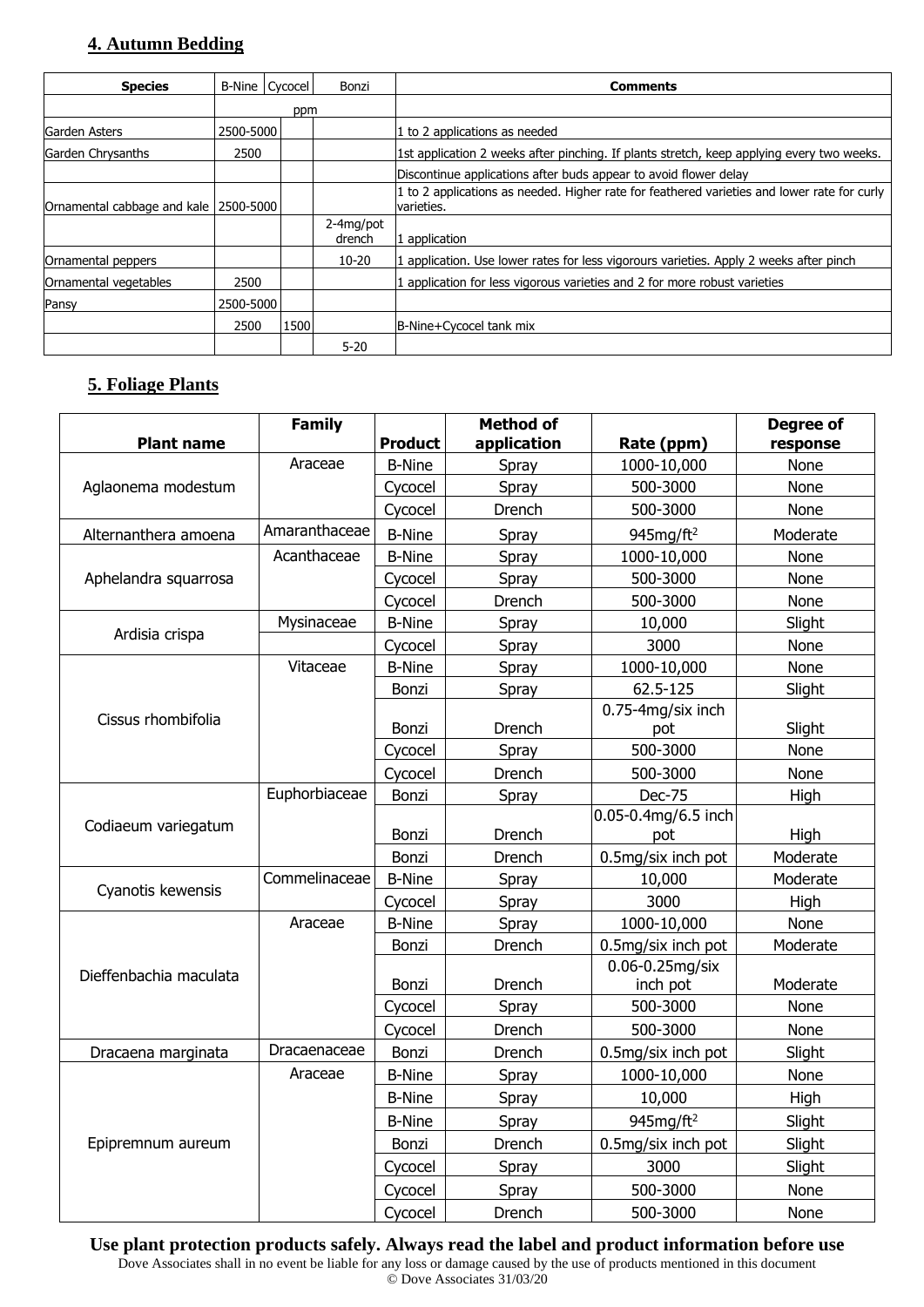|                          | Moraceae       | Bonzi         | Spray  | 62.5-125                         | Slight   |
|--------------------------|----------------|---------------|--------|----------------------------------|----------|
| Ficus elastica           |                | Bonzi         | Drench | 0.75-4.0mg/six inch pot          | Slight   |
|                          |                | Bonzi         | Spray  | 10-200                           | Moderate |
| Ficus lyrata             |                | Bonzi         | Drench | 0.75-4.0mg/six inch pot          | High     |
|                          |                | <b>B-Nine</b> | Spray  | 1000-10,000                      | None     |
| Ficus retusa             |                | Cycocel       | Spray  | 500-3000                         | None     |
|                          |                | Cycocel       | Drench | 500-3000                         | None     |
|                          | Asclepiadaceae | Bonzi         | Spray  | 62.5-125                         | Slight   |
| Hoya carnosa             |                | Bonzi         | Drench | 0.75-4.0mg/six inch pot          | Slight   |
| Nephrolepsis exaltata    | Oleandraceae   | Bonzi         | Drench | 0.5mg/six inch pot               | None     |
| Peperomia crassifolia    | Piperaceae     | Cycocel       | Drench | 0.5-2.0mg/six inch pot           | None     |
| Peperomia metallica      |                | Cycocel       | Drench | 0.5-2.0mg/six inch pot           | Slight   |
|                          |                | <b>B-Nine</b> | Spray  | 1000-10,000                      | None     |
|                          |                | Bonzi         | Drench | 0.5mg/six inch pot               | Moderate |
| Peperomia obtusifolia    |                | Bonzi         | Drench | 0.06-0.25mg/six inch pot         | Moderate |
|                          |                | Cycocel       | Spray  | 500-3000                         | None     |
|                          |                | Cycocel       | Drench | 500-3000                         | None     |
|                          | Araceae        | <b>B-Nine</b> | Spray  | 10,000                           | Slight   |
|                          |                | <b>B-Nine</b> | Spray  | 10,000                           | Moderate |
|                          |                | <b>B-Nine</b> | Spray  | 1000-10,000                      | None     |
| Philodendron scandens    |                | Bonzi         | Drench | 0.06-0.25mg/six inch pot         | None     |
| oxycardium               |                | Cycocel       | Spray  | 500-3000                         | None     |
|                          |                | Cycocel       | Drench | 500-3000                         | None     |
|                          |                | Cycocel       | Spray  | 3000                             | Slight   |
|                          |                | Cycocel       | Spray  | 3000                             | Slight   |
| Pilea serpyllacea        | Urticaceae     | Cycocel       | Drench | 0.5-2.0mg/six inch pot           | Moderate |
| Plectranthus australis   | Lamiaceae      | Bonzi         | Drench | 0.2-1.0mg/six inch pot           | High     |
| Plectranthus nummularius |                | Bonzi         | Drench | 0.5mg/six inch pot               | High     |
| Saxifraga stolonifera    | Saxifragaceae  | Bonzi         | Drench | 0.5mg/six inch pot               | Moderate |
|                          | Araliaceae     | <b>B-Nine</b> | Spray  | 10,000                           | None     |
|                          |                | <b>B-Nine</b> | Spray  | 10,000                           | Slight   |
|                          |                | <b>B-Nine</b> | Spray  | 945mg/ft <sup>2</sup>            | Moderate |
|                          |                | Bonzi         | Drench | $0.06 - 0.25$ mg/ft <sup>2</sup> | None     |
|                          |                | Bonzi         | Spray  | 62.5-125                         | Slight   |
| Schefflera actinophylla  |                | Bonzi         | Drench | 0.75-4mg/six inch pot            | Slight   |
|                          |                | Bonzi         | Drench | 0.2-2mg/six inch pot             | High     |
|                          |                | Bonzi         | Drench | 0.5mg/six inch pot               | Slight   |
|                          |                | Cycocel       | Spray  | 3000                             | Moderate |
|                          |                | Cycocel       | Spray  | 3000                             | None     |
| Sedum anglicum           | Crassulaceae   | Cycocel       | Drench | 0.5-2.0mg/six inch pot           | Moderate |
|                          | Araceae        | <b>B-Nine</b> | Spray  | 10,000                           | None     |
|                          |                | <b>B-Nine</b> | Spray  | 10,000                           | Slight   |
|                          |                | Bonzi         | Drench | 0.5mg/six inch pot               | Slight   |
| Syngonium podophyllum    |                | Bonzi         | Drench | 0.1-1.0mg/six inch pot           | Moderate |
|                          |                | Cycocel       | Spray  | 0                                | None     |
|                          |                | Cycocel       | Spray  | 3000                             | Slight   |
|                          | Commelinaceae  | <b>B-Nine</b> | Spray  | $945$ mg/ft <sup>2</sup>         | Moderate |
| Tradescantia pendula     |                | Bonzi         | Drench | 0.5mg/six inch pot               | High     |

**Use plant protection products safely. Always read the label and product information before use** Dove Associates shall in no event be liable for any loss or damage caused by the use of products mentioned in this document © Dove Associates 31/03/20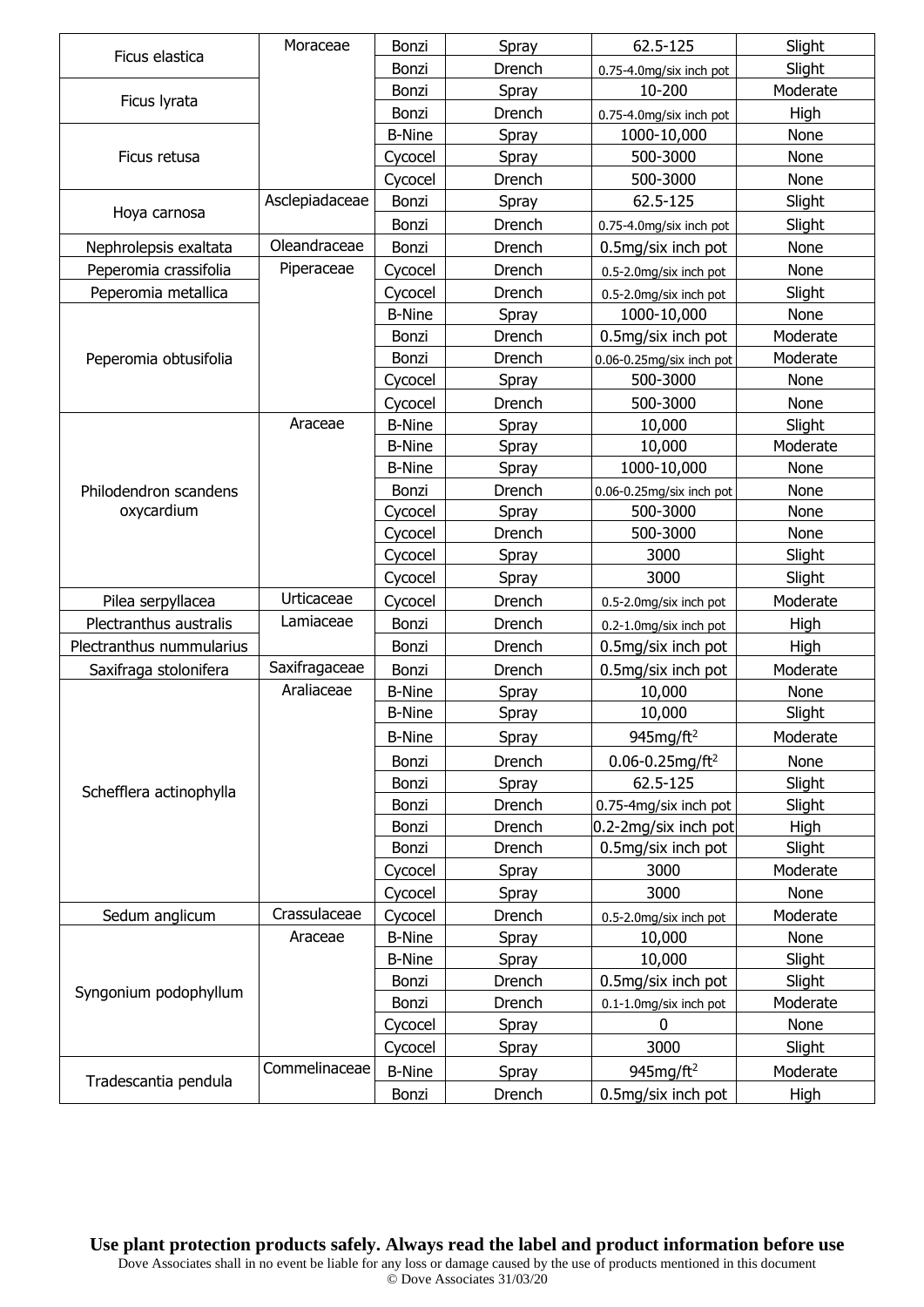## **6. Herbaceous perennials**

| <b>Plant name</b>                                         | <b>Product</b>            | Rate (ppm)    | No of applications      | <b>Comments</b>                                |
|-----------------------------------------------------------|---------------------------|---------------|-------------------------|------------------------------------------------|
|                                                           | <b>B-Nine</b>             | 5000          | 4                       | Apply 10-14 day intervals                      |
| Achillea x 'Coronation Gold'                              | Cycocel                   | 4000*         | 1                       |                                                |
|                                                           | Bonzi                     | $30 - 40$     | 1                       |                                                |
| Achillea 'Moonshine'                                      | <b>B-Nine</b>             | 5000*         | 2                       |                                                |
|                                                           | Bonzi                     | < 240         | 1                       | Very sensitive below this rate                 |
| Achillea 'Paprika'                                        | <b>B-Nine</b>             | 5000          | multiple                | Apply 10-14 day intervals. May delay flowering |
|                                                           | B-Nine/Cycocel            | 5000/1500     | 1                       |                                                |
| Achillea 'Summer Pastels'                                 | <b>B-Nine</b>             | 5000          | 4                       | Apply at 10-14 day intervals                   |
|                                                           | Bonzi                     | 120           | 1                       | Or $>30$ for 4 applications                    |
| Agapanthus                                                | Bonzi                     | $>30$         | 1                       | As a drench                                    |
| Agastache 'Blue Fortune'                                  | <b>B-Nine</b>             | 5000          |                         | Multiple applications at 10-14 day intervals   |
|                                                           | B-Nine/Cycocel            | 5000/1500     | 1                       |                                                |
|                                                           | <b>B-Nine</b>             | 5000          | 4                       | Apply at 10-14 day intervals                   |
| Alcea rosea 'Powder Puff Mix and 'Chater's<br>Double Mix' | Bonzi                     | $30 - 50$     | 1                       |                                                |
|                                                           | Bonzi                     | 1.5           | 1                       | As a drench                                    |
| Amsonia                                                   | Bonzi                     | 30            | 1                       |                                                |
|                                                           | <b>B-Nine</b>             | 5000          |                         | Multiple applications at 10-14 day intervals   |
| Aquilegia x hybrida 'McKana Hybrids'                      | Bonzi                     | 240*          | 1                       |                                                |
| Artemesia                                                 | Bonzi                     | $>30$         | 1                       | As a drench                                    |
|                                                           | <b>B-Nine</b>             | 5000          | $3 - 4$                 | Apply at 10-14 day intervals                   |
| Asclepias tuberosa 'Royal Red'                            | Bonzi                     | 30            | 4                       |                                                |
|                                                           | <b>B-Nine</b>             | 5000          | 4                       |                                                |
| Aster x frikartii 'Monch'                                 | Bonzi                     | 240*          | $\mathbf{1}$            |                                                |
|                                                           | Bonzi                     | $30*$         | 4                       |                                                |
| Aster x frikartii 'Monarch'                               | Bonzi                     | $12 - 16$     | 1                       | As a drench                                    |
|                                                           | <b>B-Nine</b>             | 5000          | 4                       |                                                |
| Astilbe x arendsii 'Bressingham Beauty'                   | Bonzi                     | $>30$         | 4                       |                                                |
|                                                           | Bonzi                     | 30            | 1                       | As a drench                                    |
| <b>Baptisia</b>                                           | Bonzi                     | 30            | 1                       | As a drench                                    |
|                                                           | <b>B-Nine</b>             | 5000          | 3                       | Apply at 10-14 day intervals                   |
| Barleria cristata                                         | Bonzi                     | $>45$         | 1                       |                                                |
| Boltonia                                                  | Bonzi                     | $>30$         | 1                       | As a drench                                    |
|                                                           | <b>B-Nine</b>             | 5000*         | 2                       |                                                |
| Buddleja 'Pink Delight'                                   | B-Nine/Cycocel 5000/1500* |               | 1                       |                                                |
|                                                           | <b>B-Nine</b>             | 5000          |                         | Multiple applications at 10-14 day intervals   |
|                                                           | B-Nine/Cycocel 5000/1500* |               | 1                       |                                                |
| Buddleja 'Royal Red'                                      | Bonzi                     | >40           | $\mathbf{1}$            |                                                |
|                                                           | Bonzi                     | 5             | 1                       | As a drench                                    |
|                                                           | <b>B-Nine</b>             | 5000          | $2 - 4$                 | Apply at 10-14 day intervals                   |
| Campanula carpatica 'Blue Chips'                          | Cycocel                   | < 1500        | 4                       | Very sensitive. Reduce rate or frequency       |
|                                                           | Bonzi                     | $30$          | 4                       | Very sensitive. Reduce rate or frequency       |
|                                                           | <b>B-Nine</b>             | 5000          | $\overline{4}$          | Apply at 10-14 day intervals                   |
| Campanula persicifolia 'Blue'                             | Bonzi                     | $>30$         | 4                       |                                                |
|                                                           | <b>B-Nine</b>             | 7500*         | 1                       |                                                |
| Canna x generalis 'Florence Vaughan'                      | Bonzi                     | 66            | 1                       |                                                |
|                                                           | <b>B-Nine</b>             | 7500*         | 1                       |                                                |
| Canna x orchiodes                                         | Bonzi                     | 66-99         | 1                       |                                                |
|                                                           |                           |               | $\overline{4}$          |                                                |
| Centaurea montana 'Violet'                                | <b>B-Nine</b>             | 5000<br>$>30$ | 4                       |                                                |
|                                                           | Bonzi                     | 5000*         | $\overline{\mathbf{4}}$ |                                                |
| Chelone glabra                                            | <b>B-Nine</b>             |               | $\overline{\mathbf{4}}$ |                                                |
|                                                           | Bonzi                     | $>30$         | 1                       |                                                |
|                                                           | Bonzi                     | 30            |                         | As a drench                                    |

**Use plant protection products safely. Always read the label and product information before use**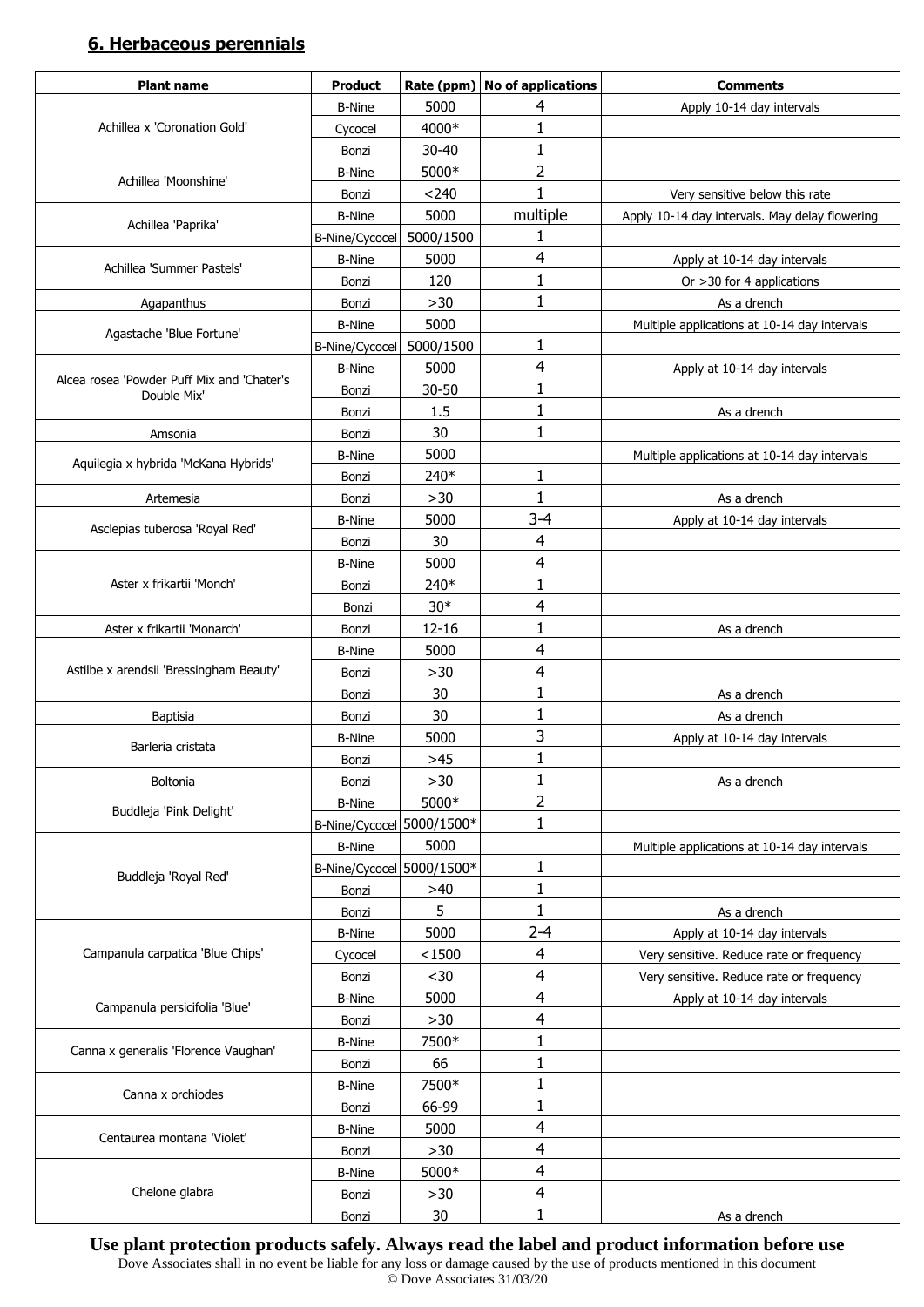| <b>Plant name</b>                             | <b>Product</b>             | Rate (ppm) | <b>No of applications</b> | <b>Comments</b>                                    |
|-----------------------------------------------|----------------------------|------------|---------------------------|----------------------------------------------------|
|                                               | <b>B-Nine</b>              | 5000       | 4                         | Apply at 10-14 day intervals                       |
| Chrysanthemum coccineum 'James Kelway'        | Bonzi                      | $>30$      | 4                         |                                                    |
|                                               | Bonzi                      | $>30$      | $\overline{4}$            | As a drench                                        |
| Chrysanthemum parthenium                      | Cycocel                    | 750        | 1                         |                                                    |
|                                               | Bonzi                      | $<$ 40     | 1                         | Very sensitive. Reduce rate or frequency           |
|                                               | <b>B-Nine</b>              | >5000      | 1                         | Apply at 10-14 day intervals                       |
| Coleus 'Solar Storm'                          | B-Nine/Cycocel             | 2500/1500  | 1                         |                                                    |
|                                               | Bonzi                      | >60        | 1                         |                                                    |
|                                               | Bonzi                      | $>30$      | 1                         | As a drench                                        |
|                                               | <b>B-Nine</b>              | 5000       | 3                         | Apply 10-14 day intervals. May delay flowering     |
|                                               | Cycocel                    | 1500*      | 3                         |                                                    |
| Coreopsis grandiflora 'Sunray' and 'Baby Sun' | B-Nine/Cycocel > 2500/1500 |            | 1                         |                                                    |
|                                               | Bonzi                      | 80-100     | 1                         |                                                    |
|                                               | Bonzi                      | $5 - 10$   | 1                         | As a drench                                        |
|                                               | <b>B-Nine/Bonzi</b>        | 2500/20-40 | 1                         | May delay flowering                                |
|                                               | <b>B-Nine</b>              | 7500       | 1                         |                                                    |
| Coreopsis rosea                               | Bonzi                      | $100*$     | 1                         |                                                    |
|                                               | Bonzi                      | >4         | 1                         | As a drench                                        |
|                                               | <b>B-Nine</b>              | 5000       | 2                         | Apply 10-14 day intervals. May delay flowering     |
| Coreopsis verticillata 'Moonbeam'             | Cycocel                    | 1500*      | 4                         |                                                    |
|                                               | Bonzi                      | 160*       | $\mathbf{1}$              |                                                    |
| Cortaderia selloana                           | Bonzi                      | 15         | 1                         | As a drench                                        |
| Crocosmia                                     | <b>B-Nine</b>              | 5000*      | 4                         |                                                    |
|                                               | <b>B-Nine</b>              | 5000*      | 3                         |                                                    |
|                                               | Cycocel                    | 1500*      | 3                         |                                                    |
| Delphinium x elatum 'Magic Fountains'         | Bonzi                      | $30$       | 4                         |                                                    |
|                                               | Bonzi                      | $>30$      | $\mathbf{1}$              | As a drench                                        |
|                                               | <b>B-Nine</b>              | 5000*      | 4                         |                                                    |
|                                               | B-Nine/Cycocel 5000/1500*  |            | 1                         |                                                    |
| Digitalis purpurea 'Foxy'                     | Bonzi                      | 80-160     | 1                         |                                                    |
|                                               | Bonzi                      | 02-Apr     | 1                         | As a drench                                        |
| Duranta repens                                | Bonzi                      | >100       | 1                         |                                                    |
|                                               | <b>B-Nine</b>              | 5000       |                           | Multiple applications at 10-14 day intervals       |
|                                               | Cycocel                    | 1500       | 5                         | Discoloured leaves                                 |
| Echinacea purpurea 'Bravado'                  | Bonzi                      | $>30$      | 4                         |                                                    |
|                                               | Bonzi                      | $>30$      | 1                         | As a drench                                        |
|                                               | <b>B-Nine</b>              | 5000*      | 2                         |                                                    |
| Eupatorium coelestinum                        | Bonzi                      | 240*       | 1                         |                                                    |
|                                               | Bonzi                      | $8 - 10$   | 1                         | As a drench                                        |
|                                               | <b>B-Nine</b>              | 5000       | 3                         | Apply at 10-14 day intervals                       |
| Gaillardia x grandiflora 'Burgundy'           | B-Nine/Cycocel             | 5000/1500  | 1                         |                                                    |
|                                               | Bonzi                      | $>30$      | $\overline{4}$            |                                                    |
|                                               | <b>B-Nine</b>              | 5000*      | 2                         |                                                    |
| Gaillardia x grandiflora 'Goblin'             | Bonzi                      | 160*       | 1                         |                                                    |
|                                               | <b>B-Nine</b>              | 5000       | 2                         | Apply at 10-14 day intervals                       |
| Gaura lindheimeri 'Corrie's Gold'             | B-Nine/Cycocel             | 5000/1500  | 1                         |                                                    |
|                                               | Bonzi                      | 80         | 1                         |                                                    |
|                                               | <b>B-Nine</b>              | 5000       |                           | Multiple applications at 10-14 day intervals       |
|                                               | <b>B-Nine/Cycocel</b>      | 5000/1500  | 1                         |                                                    |
| Gaura lindheimeri 'Siskiyou Pink'             | Bonzi                      | $>30$      | $\overline{\mathbf{r}}$   |                                                    |
|                                               | Bonzi                      | $>15$      | 1                         | As a drench                                        |
|                                               | <b>B-Nine</b>              | 5000       |                           | Multiple applications at 10-14 day intervals       |
| Gaura lindheimeri 'Whirling Butterflies'      | B-Nine/Cycocel             | 5000/1500  | 1                         | Moderate control. May require further applications |

**Use plant protection products safely. Always read the label and product information before use**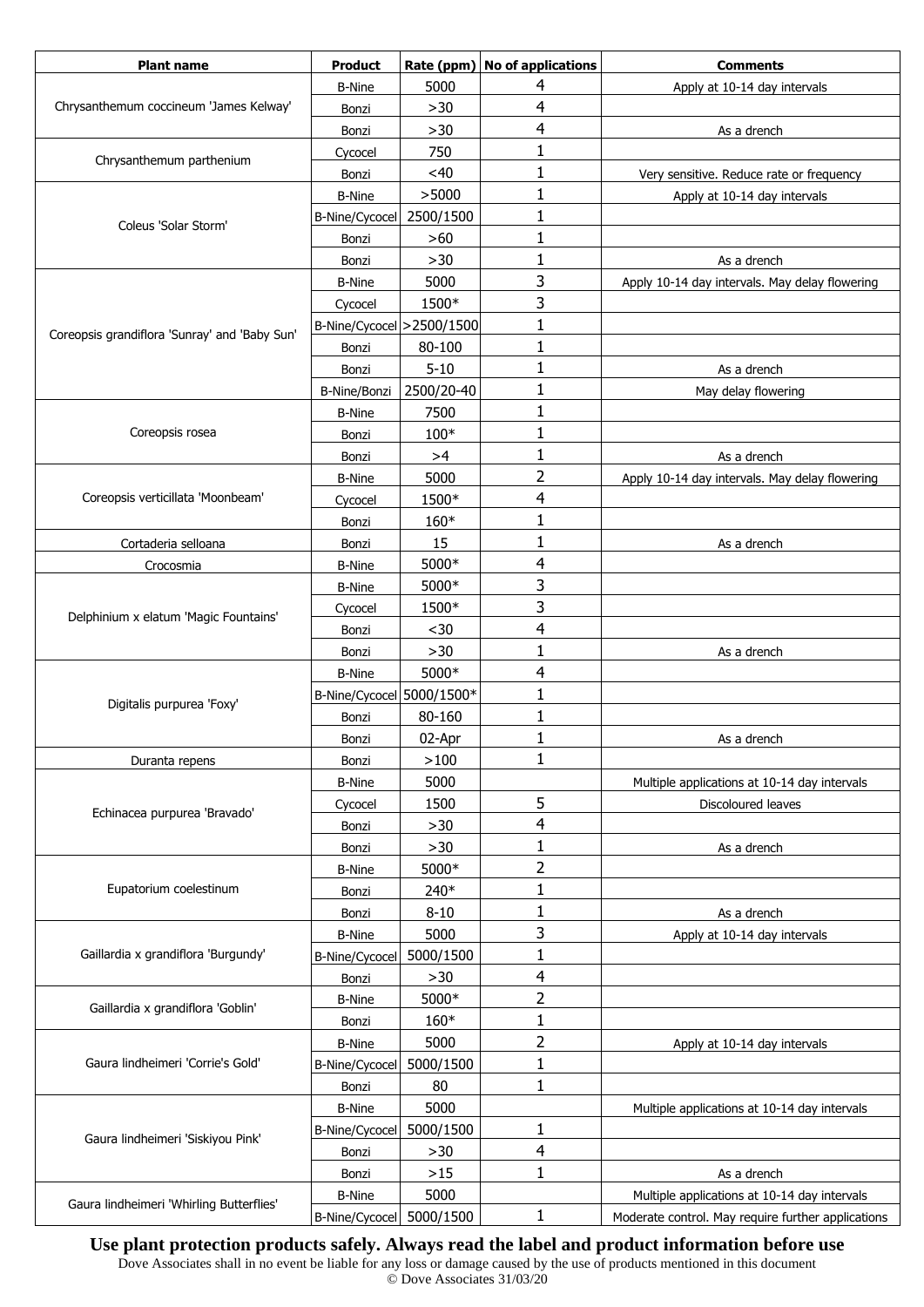| <b>Plant name</b>                                               | <b>Product</b>            | Rate (ppm) | No of applications | <b>Comments</b>                                        |
|-----------------------------------------------------------------|---------------------------|------------|--------------------|--------------------------------------------------------|
|                                                                 | <b>B-Nine</b>             | 5000*      | 4                  |                                                        |
| Gypsophila panicluata 'Double Snowflake'                        | Bonzi                     | $>30$      | 4                  |                                                        |
|                                                                 | <b>B-Nine</b>             | 5000       | 4                  | Apply at 10-14 day intervals                           |
| Helenium autumnale                                              | Bonzi                     | $>30$      | 4                  |                                                        |
|                                                                 | <b>B-Nine</b>             | < 5000     | 2                  | Very sensitive to B-Nine. Apply at 10-14 day intervals |
|                                                                 | <b>B-Nine/Cycocel</b>     | 5000/1500  | 1                  |                                                        |
| Heliopsis helianthoides 'Summer Sun'                            | Bonzi                     | 160*       | 1                  |                                                        |
|                                                                 | Bonzi                     | 30         | 1                  | As a drench                                            |
|                                                                 | <b>B-Nine</b>             | 5000       | 3                  | Apply at 10-14 day intervals                           |
| Heliotropium arborescens 'Fragrant Blue'                        | <b>B-Nine/Cycocel</b>     | 5000/1500  | $\mathbf{1}$       |                                                        |
|                                                                 | <b>B-Nine</b>             | 5000*      | 4                  |                                                        |
| Hemerocallis 'Halls Pink'                                       | Bonzi                     | >30        | 4                  |                                                        |
|                                                                 | Bonzi                     | $>30$      | 1                  | As a drench                                            |
|                                                                 | <b>B-Nine</b>             | 5000*      | 4                  |                                                        |
| Heuchera sanguinea 'Bressingham Hybrids'                        | Bonzi                     | $>30$      | 4                  |                                                        |
| Hibiscus moscheutos 'Disco Belle Mixed'                         | Cycocel                   | 1000       | 4                  | Multiple applications necessary                        |
|                                                                 | <b>B-Nine</b>             | 5000*      | 2                  |                                                        |
| Hypericum calycinum                                             | B-Nine/Cycocel 5000/1500* |            | 1                  |                                                        |
|                                                                 | Bonzi                     | 160*       | 1                  |                                                        |
|                                                                 | Bonzi                     | >160       | 1                  |                                                        |
| Iris x germanica                                                | Bonzi                     | >4         | 1                  | As a drench                                            |
|                                                                 | Bonzi                     | $5 - 10$   | 1                  |                                                        |
| Jacobinia (pink)                                                | Bonzi                     | $<$ 1      | 1                  | As a drench                                            |
|                                                                 | Bonzi                     | >200       | 1                  |                                                        |
| Jacobinia (red)                                                 | Bonzi                     | $>10$      | 1                  | As a drench                                            |
|                                                                 | <b>B-Nine</b>             | 5000*      | 2                  |                                                        |
|                                                                 | Cycocel                   | 4000*      | $\mathbf{1}$       |                                                        |
| Kniphofia uvaria 'Bressingham Comet'                            | B-Nine/Cycocel 5000/1500* |            | 1                  |                                                        |
|                                                                 | Bonzi                     | 160*       | 1                  |                                                        |
|                                                                 | <b>B-Nine</b>             | 5000       | 3                  | Moderate control. May require further applications     |
| Lantana camara 'Confetti'                                       | B-Nine/Cycocel 5000/1500* |            | $\mathbf{1}$       |                                                        |
|                                                                 | <b>B-Nine</b>             | 5000       | 4                  | Apply at 10-14 day intervals                           |
| Lavandula angustifolia 'Munstead Dwarf'                         | Cycocel                   | 1500*      | 3                  |                                                        |
|                                                                 | Bonzi                     | >30        | 4                  |                                                        |
| Leucanthemum maximum 'Snow Lady'                                | Bonzi                     | $>40$      | 1                  |                                                        |
|                                                                 | <b>B-Nine</b>             | 5000*      | 2                  |                                                        |
| Leucanthemum x superbum 'Alaska'                                | Cycocel                   | 4000*      | 1                  |                                                        |
|                                                                 | Bonzi                     | <40        | 1                  |                                                        |
|                                                                 | <b>B-Nine</b>             | 5000*      | 2                  |                                                        |
|                                                                 | Cycocel                   | 4000*      | 1                  |                                                        |
| Leucanthemum x superbum 'Becky'                                 | B-Nine/Cycocel 5000/1500* |            | 1                  |                                                        |
|                                                                 | Bonzi                     | $100*$     | 1                  |                                                        |
| Liatris spicata 'Floristan Violet'                              | Bonzi                     | 160*       | 1                  |                                                        |
|                                                                 | <b>B-Nine</b>             | 5000       | 4                  | Apply at 10-14 day intervals                           |
| Linum perenne 'Sapphire'                                        | Bonzi                     | >30        | 4                  |                                                        |
|                                                                 | <b>B-Nine</b>             | 5000*      | 2                  |                                                        |
| Lobelia cardinalis                                              | B-Nine/Cycocel 5000/4000* |            | 1                  |                                                        |
|                                                                 | Bonzi                     | $60*$      | $\mathbf{1}$       |                                                        |
|                                                                 | <b>B-Nine</b>             | 5000       | 4                  | Apply at 10-14 day intervals                           |
| Lobelia x speciosa 'Compliment Scarlet' and<br>'Queen Victoria' | Cycocel                   | 1500       | 3                  |                                                        |
|                                                                 | Bonzi                     | >30        | 1                  | Multiple applications necessary                        |
|                                                                 |                           |            |                    |                                                        |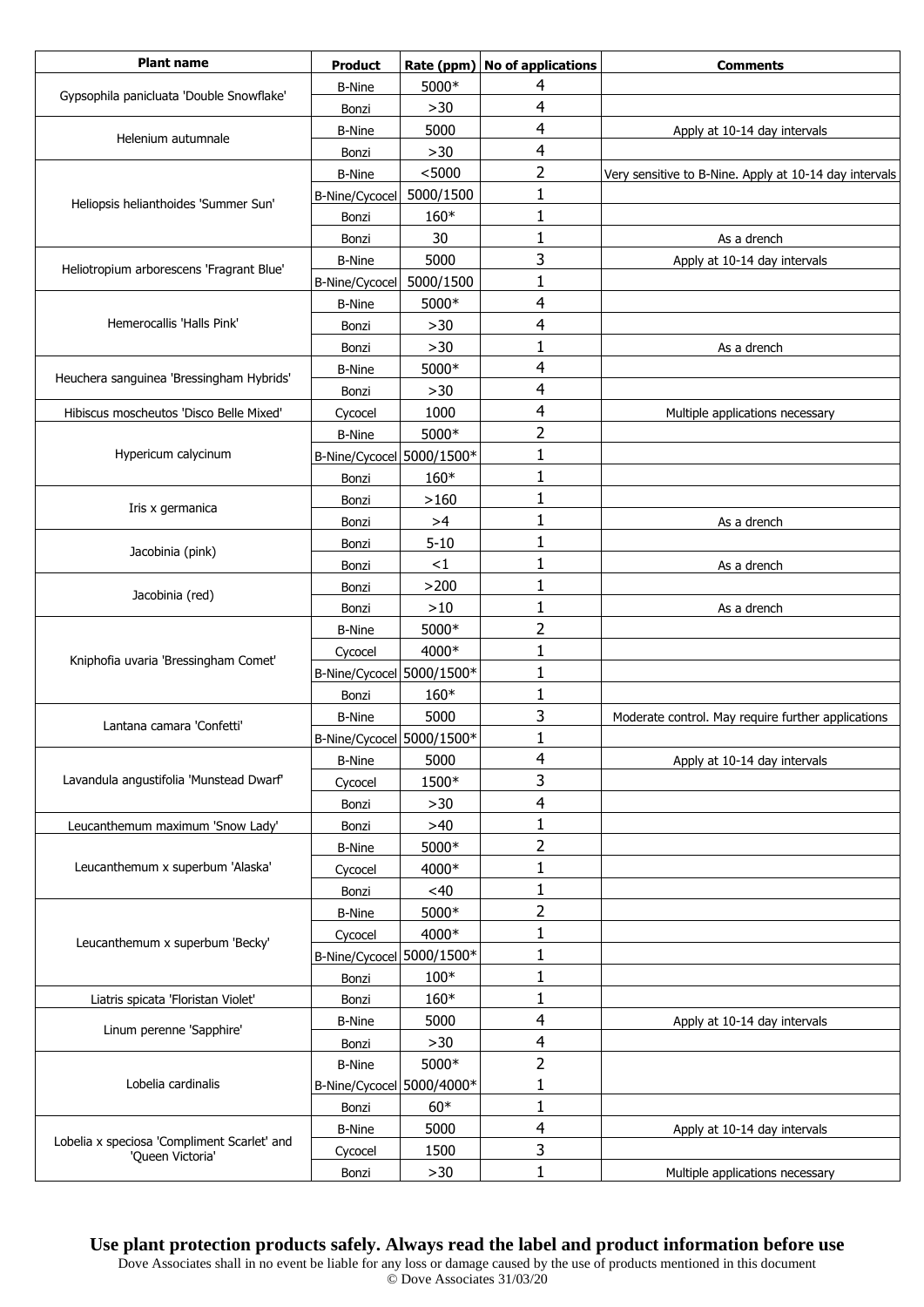| <b>Plant name</b>                                | <b>Product</b>            |             | Rate (ppm) No of applications | <b>Comments</b>                                  |
|--------------------------------------------------|---------------------------|-------------|-------------------------------|--------------------------------------------------|
|                                                  | <b>B-Nine</b>             | 5000*       | 2                             |                                                  |
| Malva alcea                                      | Cycocel                   | 750-1500    | 1                             |                                                  |
|                                                  | Bonzi                     | <40         | 1                             | Extremely sensitive to Bonzi                     |
|                                                  | <b>B-Nine</b>             | 5000*       | 2                             |                                                  |
| Monarda didyma 'Blue Stocking'                   | Cycocel                   | 4000*       | 1                             |                                                  |
|                                                  | Bonzi                     | 160*        | 1                             |                                                  |
| Monarda didyma 'Marshall's Delight'              | <b>B-Nine</b>             | 5000        |                               | Multiple applications at 10-14 day intervals     |
|                                                  | <b>B-Nine/Cycocel</b>     | 5000/1500   | 1                             |                                                  |
| Monarda citriodora                               | Bonzi                     | 60-100      | 1                             |                                                  |
|                                                  | Bonzi                     | >4          | 1                             | As a drench                                      |
| Pachystachys lutea                               | Bonzi                     | 200         | 1                             |                                                  |
|                                                  | Bonzi                     | $>1$ but<10 | 1                             | As a drench                                      |
|                                                  | <b>B-Nine</b>             | 5000        | 3                             | O.I.' >senitive to B-Nine, 'Red' less so         |
| Pentas lanceolata 'Orchid Illusion', 'Lavander', | B-Nine/Cycocel            | 1500/5000   | 1                             |                                                  |
| 'Red'                                            | Bonzi                     | $>45$       | 1                             |                                                  |
|                                                  | Bonzi                     | $>16$       | $\mathbf{1}$                  | As a drench                                      |
|                                                  | <b>B-Nine</b>             | 5000        |                               | Delayed flowering. Apply 10-14 day intervals     |
| Perovskia atriplicifolia                         | B-Nine/Cycocel            | 5000/1500   | 1                             |                                                  |
|                                                  | Bonzi                     | $>30$       | 4                             |                                                  |
|                                                  | Bonzi                     | $>30$       | 1                             | As a drench                                      |
| Phlox paniculata 'Bright Eyes'                   | <b>B-Nine</b>             | 5000        |                               | Multiple applications at 10-14 day intervals     |
| Phlox panicluata 'Blue Boy'                      | <b>B-Nine</b>             | 5000*       | 2                             | Apply at 10-14 day intervals                     |
|                                                  | Cycocel                   | 4000*       | 1                             | Multiple applications required                   |
| Phlox paniculata 'Charles Curtis'                | B-Nine/Cycocel 5000/4000* |             | 1                             |                                                  |
|                                                  | Bonzi                     | 160*        | 1                             |                                                  |
|                                                  | <b>B-Nine</b>             | 5000        | 2                             | Moderate control. Apply at 10-14 day intervals   |
| Phlox paniculata 'David'                         | B-Nine/Cycocel 5000/1500* |             | 1                             |                                                  |
|                                                  | <b>B-Nine</b>             | 5000*       | 2                             |                                                  |
| Phlox paniculata 'Joliet'                        | Bonzi                     | 240*        | 1                             |                                                  |
|                                                  | <b>B-Nine</b>             | 5000*       | 4                             |                                                  |
| Phlox paniculata 'Eva Cullum'                    | Bonzi                     | $>30$       | 4                             |                                                  |
|                                                  | <b>B-Nine</b>             | 5000*       | 4                             |                                                  |
| Physostegia virginiana 'Summer Snow'             | Cycocel                   | 1500*       | 7                             |                                                  |
|                                                  | Bonzi                     | $100*$      | 1                             | plus 30* x 7                                     |
|                                                  | Bonzi                     | >50         | 1                             |                                                  |
| Platycodon grandiflorus 'Fuji White'             | Bonzi                     | >1.5        | 1                             | As a drench                                      |
|                                                  | <b>B-Nine</b>             | >2500       | 1                             | Apply at 10-14 day intervals                     |
|                                                  | B-Nine/Cycocel            | 2500/1500   | 1                             |                                                  |
| Polemonium caeruleum                             | Bonzi                     | $>15$       | 1                             |                                                  |
|                                                  | B-Nine/Bonzi              | 2500/15     | 1                             |                                                  |
|                                                  | <b>B-Nine</b>             | >5000       | 2                             |                                                  |
| Pseuderanthemum lactifolia                       | B-Nine/Cycocel            | 2500/1500   | 1                             |                                                  |
|                                                  | Bonzi                     | $>45$       | $\mathbf{1}$                  |                                                  |
| Ratibida                                         | Bonzi                     | $>30$       | 1                             | As a drench                                      |
|                                                  | <b>B-Nine</b>             | 5000*       | $\overline{4}$                |                                                  |
|                                                  | Cycocel                   | 4000*       | 1                             |                                                  |
| Rudbeckia fulgida var. 'Goldsturm'               | Bonzi                     | >160        | 1                             | plus $<$ 30 $\times$ 4                           |
|                                                  | Bonzi                     | $>30$       | $\mathbf{1}$                  | As a drench                                      |
|                                                  | <b>B-Nine</b>             | 5000        | 2                             | Apply at 10-14 day intervals                     |
|                                                  | Cycocel                   | 2000        | 1                             | No phytotoxicity, multiple applications required |
| Rudbeckia triloba                                | B-Nine/Cycocel            | 5000/1500   | 1                             |                                                  |
|                                                  | Bonzi                     | 160         | 1                             | Multiple applications required                   |
|                                                  |                           |             |                               |                                                  |

### **Use plant protection products safely. Always read the label and product information before use**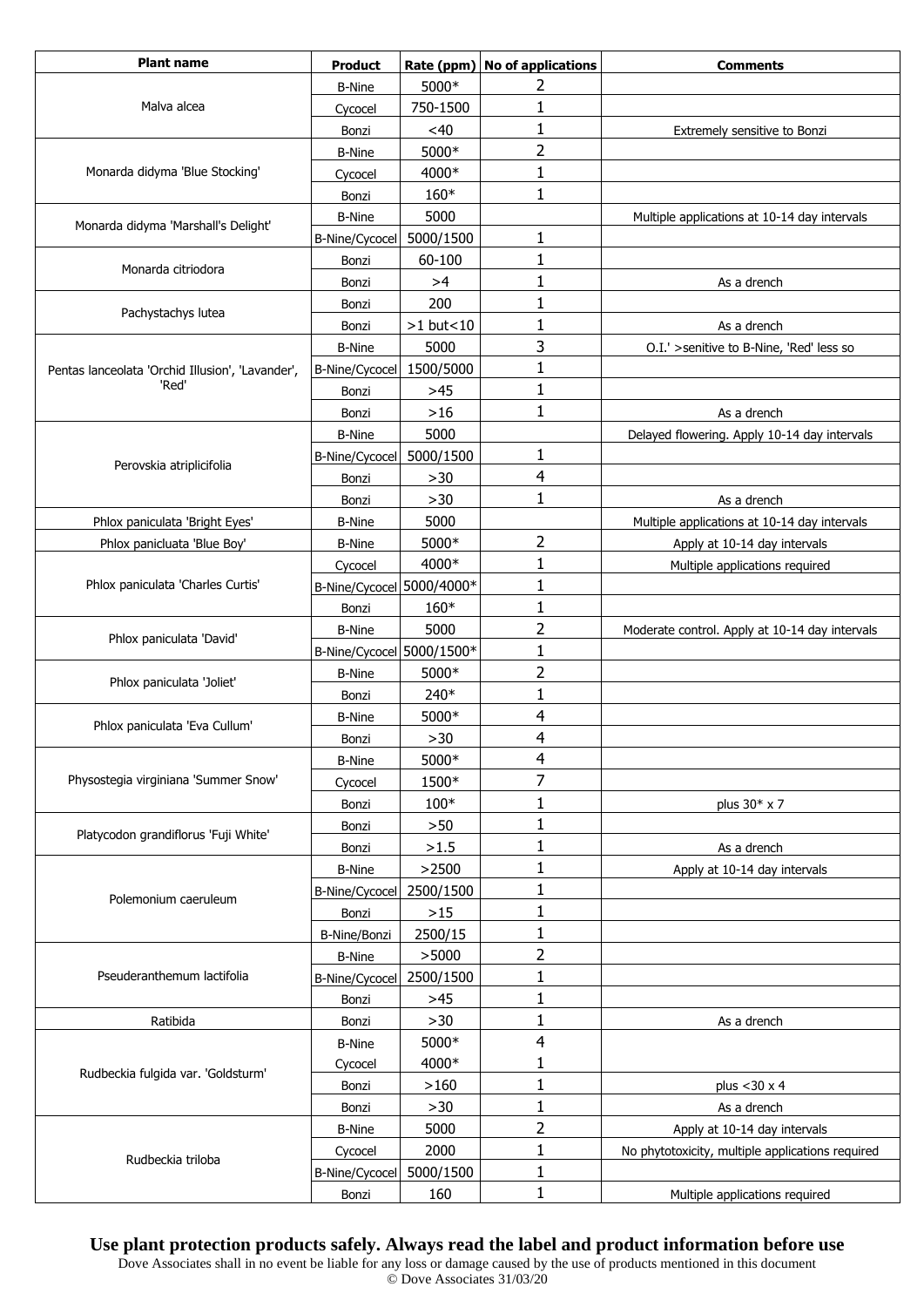| <b>Plant name</b>                     | <b>Product</b>             | Rate (ppm) | No of applications | <b>Comments</b>                                  |
|---------------------------------------|----------------------------|------------|--------------------|--------------------------------------------------|
| Salvia greggii                        | <b>B-Nine</b>              | 5000       |                    | Multiple applications at 10-14 day intervals     |
|                                       | B-Nine/Cycocel             | 5000/1500  | 1                  |                                                  |
|                                       | Bonzi                      | >6         | 1                  | As a drench                                      |
|                                       | <b>B-Nine</b>              | 5000       | 3                  | Apply at 10-14 day intervals                     |
| Salvia leucantha                      | Cycocel                    | 2000       | 1                  | No phytotoxicity, multiple applications required |
|                                       | B-Nine/Cycocel             | 5000/1500  | 1                  |                                                  |
|                                       | Bonzi                      | 60         | 1                  |                                                  |
|                                       | <b>B-Nine</b>              | 5000       | 4                  | Apply at 10-14 day intervals                     |
| Salvia x superba 'Bue Queen'          | Bonzi                      | $>30$      | $\overline{4}$     |                                                  |
|                                       | Bonzi                      | $>30$      | 1                  | As a drench                                      |
| Saponaria ocymoides                   | Cycocel                    | 4000*      | 1                  |                                                  |
|                                       | Bonzi                      | 160*       | $\mathbf{1}$       |                                                  |
| Scabiosa caucasica 'Butterfly Blue'   | <b>B-Nine</b>              | 5000       |                    | Multiple applications at 10-14 day intervals     |
|                                       | B-Nine/Cycocel 5000/1500*  |            | 1                  | Multiple applications may be effective           |
|                                       | <b>B-Nine</b>              | 5000*      | $\overline{2}$     |                                                  |
| Scabiosa caucasica 'House Hybrids'    | Cycocel                    | 4000*      | 1                  |                                                  |
|                                       | B-Nine/Cycocel 5000/1500*  |            | $\mathbf{1}$       |                                                  |
|                                       | Bonzi                      | 160*       | 1                  |                                                  |
|                                       | <b>B-Nine</b>              | 5000       | $\overline{2}$     | Moderate control. Apply at 10-14 day intervals   |
|                                       | Cycocel                    | 4000*      | $\mathbf{1}$       |                                                  |
| Sedum 'Autumn Joy'                    | B-Nine/Cycocel             | 5000/1500  | 1                  | Moderate control                                 |
|                                       | Bonzi                      | 80         | 1                  |                                                  |
|                                       | <b>B-Nine/Bonzi</b>        | >2500/40   | 1                  |                                                  |
|                                       | <b>B-Nine</b>              | 5000*      | 4                  |                                                  |
| Sedum spurium 'Dragon's Blood'        | Bonzi                      | >30        | 4                  |                                                  |
|                                       | Bonzi                      | 30         | $\mathbf{1}$       | As a drench                                      |
| Solidago sphacelata 'Golden Fleece'   | <b>B-Nine</b>              | 5000       |                    | Multiple applications at 10-14 day intervals     |
|                                       | Bonzi                      | 80-100     | 1                  |                                                  |
|                                       | Bonzi                      | $>30$      | 1                  | As a drench                                      |
| x Solidaster luteus 'Tara'            | <b>B-Nine</b>              | >2500      | 1                  |                                                  |
|                                       | B-Nine/Cycocel > 2500/1500 |            | $\mathbf{1}$       |                                                  |
|                                       | Bonzi                      | >40        | 1                  |                                                  |
|                                       | B-Nine/Bonzi               | >2500/40   | 1                  |                                                  |
| Stokesia laevis 'Klaus Jelitto'       | <b>B-Nine</b>              | 5000       | $\overline{2}$     | Apply at 10-14 day intervals                     |
|                                       | B-Nine/Cycocel             | 5000/1500  | $\mathbf{1}$       | Moderate control. Apply at 10-14 day intervals   |
| Stokesia laevis 'Purple Parasols'     | <b>B-Nine</b>              | 5000       |                    | Multiple applications at 10-14 day intervals     |
|                                       | Cycocel                    | 4000*      | $\mathbf{1}$       |                                                  |
|                                       | B-Nine/Cycocel             | 5000/2250  | $\mathbf{1}$       |                                                  |
|                                       | Bonzi                      | 40-80      | 1                  |                                                  |
| Verbena bonariensis                   | <b>B-Nine</b>              | 5000       |                    | Multiple applications at 10-14 day intervals     |
|                                       | Cycocel                    | 4000*      | 1                  |                                                  |
|                                       | Bonzi                      | 120-160    | $\mathbf{1}$       |                                                  |
| Verbena canadensis 'Homestead Purple' | <b>B-Nine</b>              | 5000*      | $\overline{2}$     |                                                  |
|                                       | B-Nine/Cycocel             | 5000/1500  | 1                  |                                                  |
|                                       | Bonzi                      | >3         | $\mathbf{1}$       | As a drench                                      |
| Veronica alpina 'Goodness Grows'      | <b>B-Nine</b>              | 5000       |                    | Multiple applications at 10-14 day intervals     |
|                                       | B-Nine/Cycocel             | 5000/1500  | $\mathbf{1}$       |                                                  |
|                                       | Bonzi                      | < 240      | $\mathbf{1}$       |                                                  |
| Veronica peduncularis 'Georgia Blue'  | <b>B-Nine</b>              | >2500      | 1                  | Apply at 10-14 day intervals                     |
|                                       | Bonzi                      | $>15$      | 1                  |                                                  |
|                                       | B-Nine/Bonzi               | 2500/7.5   | $\overline{2}$     |                                                  |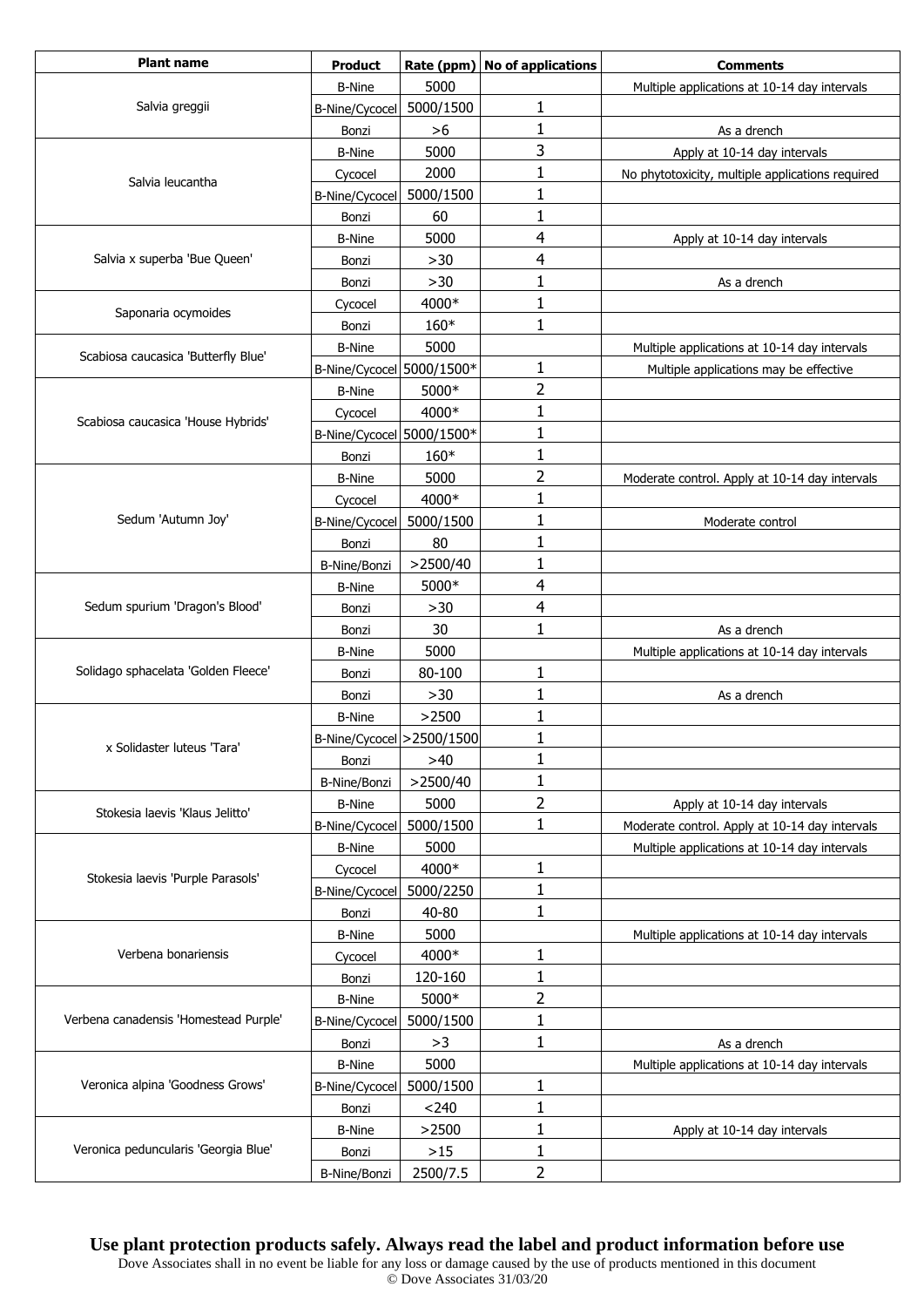| <b>Plant name</b>              | <b>Product</b> |           | Rate (ppm)   No of applications | <b>Comments</b>                                      |
|--------------------------------|----------------|-----------|---------------------------------|------------------------------------------------------|
| Veronica spicata 'Blue'        | <b>B-Nine</b>  | 5000      | 4                               | Apply at 10-14 day intervals                         |
|                                | Bonzi          | >30       | 4                               |                                                      |
| Veronica spicata 'Red Fox'     | <b>B-Nine</b>  | 5000      |                                 | Multiple applications at 10-14 day intervals         |
|                                | Cycocel        | 4000*     |                                 |                                                      |
|                                | B-Nine/Cycocel | 5000/1500 |                                 |                                                      |
|                                | Bonzi          | <40       |                                 |                                                      |
| Veronica x 'Sunny Border Blue' | <b>B-Nine</b>  | 5000      |                                 | Apply at 10-14 day intervals                         |
|                                | Cycocel        | 750-1500  |                                 |                                                      |
|                                | B-Nine/Cycocel | 5000/1500 |                                 |                                                      |
|                                | Bonzi          | <40       |                                 | Very sensitive to Bonzi. Test rates well below 40ppm |
|                                | Bonzi          | >30       |                                 | As a drench                                          |

 $* =$  not responsive at this rate

Before applying any plant growth regulator, set up a trial area to understand each species response.

**References** 

Barrett et al., (2001), Tips on regulating growth of floriculture crops, OFA Services, Ohio, USA.